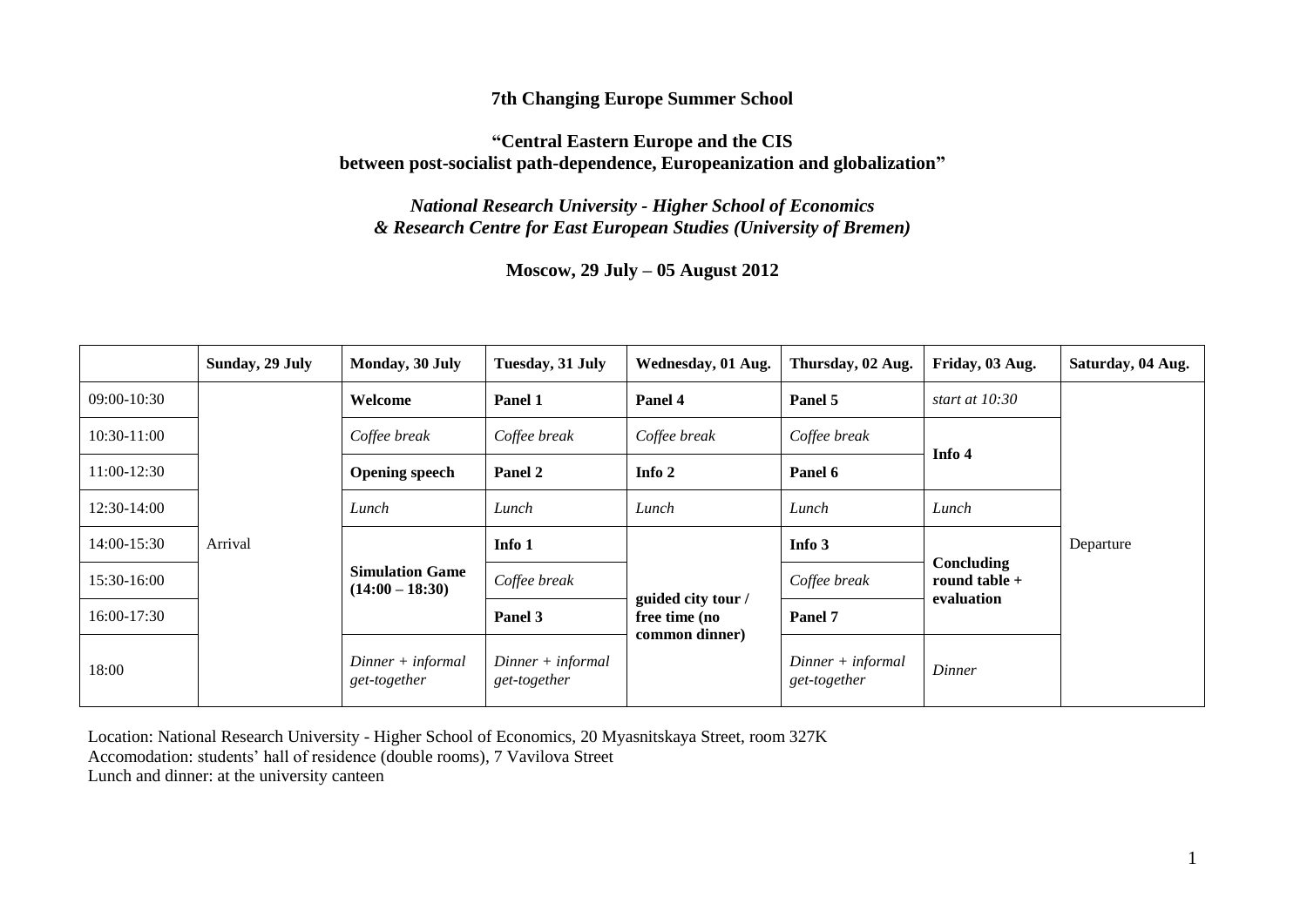## *Monday, 30 July 2012*

#### **Welcome**

Leonid Kosals (National Research University – Higher School of Economics, Moscow, Russia) Heiko Pleines (Research Centre for East European Studies at the University of Bremen, Germany)

#### **Introduction to the National Research University - Higher School of Economics**

Vadim Radaev (National Research University – Higher School of Economics, Moscow, Russia)

#### **Opening speech**

Vadim Radaev (National Research University – Higher School of Economics, Moscow, Russia):

Where Does Demand for Regulation Come From? The State's Return to the Retail Trade in Russia

**Simulation game** "Forest economy in Fontania. Path dependence and sustainable development"

organized by Christopher Haarbeck and Annegret Schneider (Planpolitik, Berlin, Germany)

(Simulating conflicts and negotiations provides a playful way of learning and understanding the political dynamics behind them. This is the exact goal of simulation games. After a negotiation or conflict situation has been chosen, the participants of the game proceed to assume the roles of the different parties and agents relevant to that situation. They have to represent their "character's" interests convincingly and aim to make them prevail in negotiations. In order to achieve this, they must determine any existing scope for negotiation, use it to their advantage and recognise situations which call for compromise. www.planpolitik.de)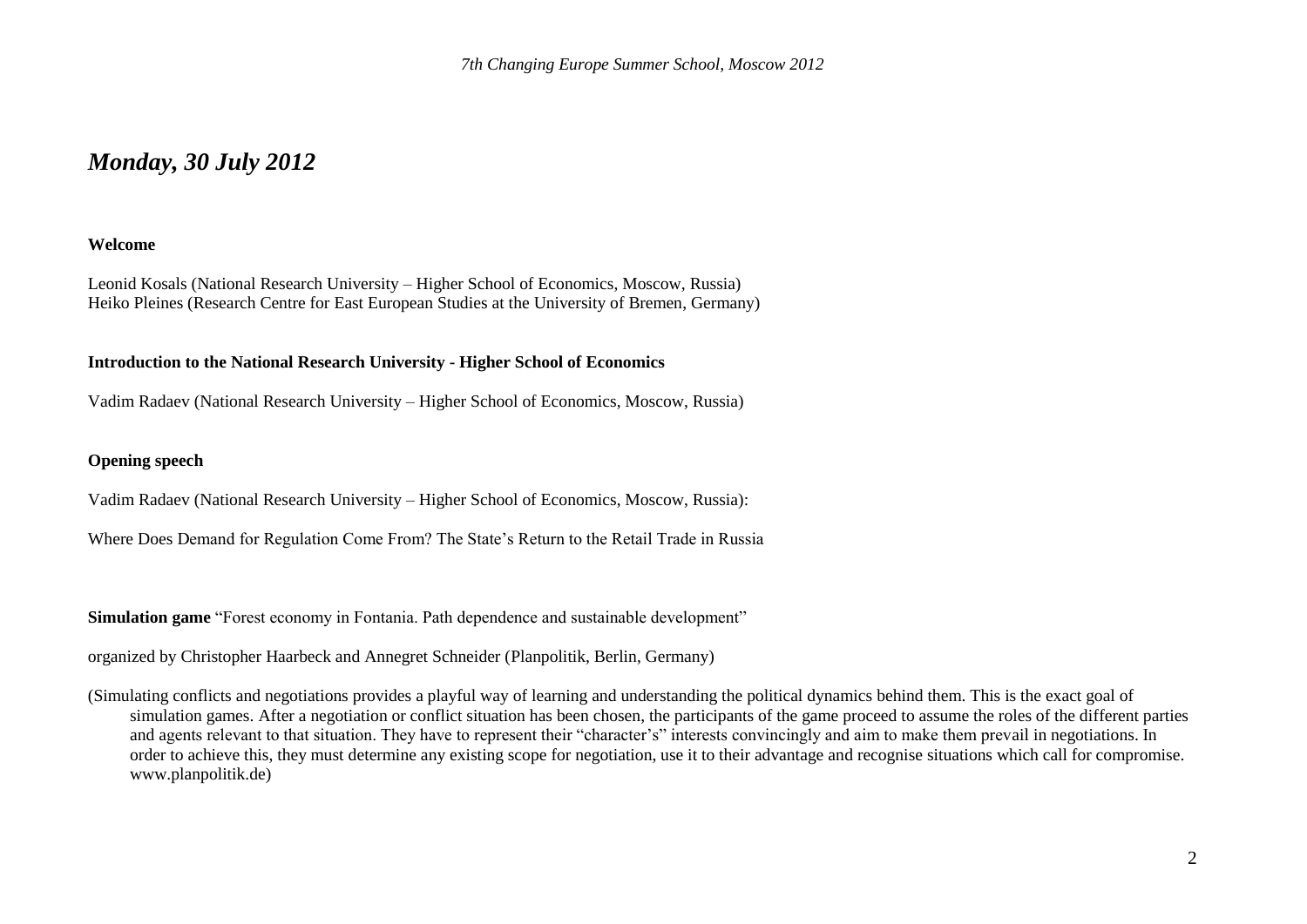## *Tuesday, 31 July 2012*

**Panel 1: Getting rid of planned economies (1). Towards global markets and/or the EU?** (chair: Heiko Pleines, Research Centre for East European Studies at the University of Bremen, Germany)

Sandro Steinbach (Humboldt University of Berlin, Germany) The Baltic Free Trade Area as a First Step in the EU-Accession Process of Estonia, Latvia and Lithuania: Did It Pay-Off for the Baltic States?

Vera Jotanovic (University of Rome "La Sapienza", Italy) Are the post-socialist Balkan countries economically prepared for Europe and the global financial system?

Elena Georgieva (European Centre for International and Strategic Research - CERIS, Brussels, Belgium) The Two-Way Relationship between Health and the Economy: The Case of Injuries in Transition Countries

Discussant: Alexei Belianin (National Research University – Higher School of Economics, Moscow, Russia)

#### **Panel 2: Urban Spaces. Path-dependence built in stone** (chair: Leonid Kosals, National Research University – Higher School of Economics, Moscow, Russia)

Mary Hartshorn Dellenbaugh (Humboldt-Universität zu Berlin, Germany) Spatial Appropriation for Cultural Production. Two Case Studies in East Berlin after German Reunification

Roman Matoušek (Charles University in Prague, Czech Republic) Shaping new paths of social housing in Czechia: national program and local interests

Discussant: Christopher Swader (National Research University – Higher School of Economics, Moscow, Russia)

#### **Info 1: How to get access to information?**

Pavel Arefiev (Scientific Electronic Library "eLIBRARY.RU", Moscow, Russia)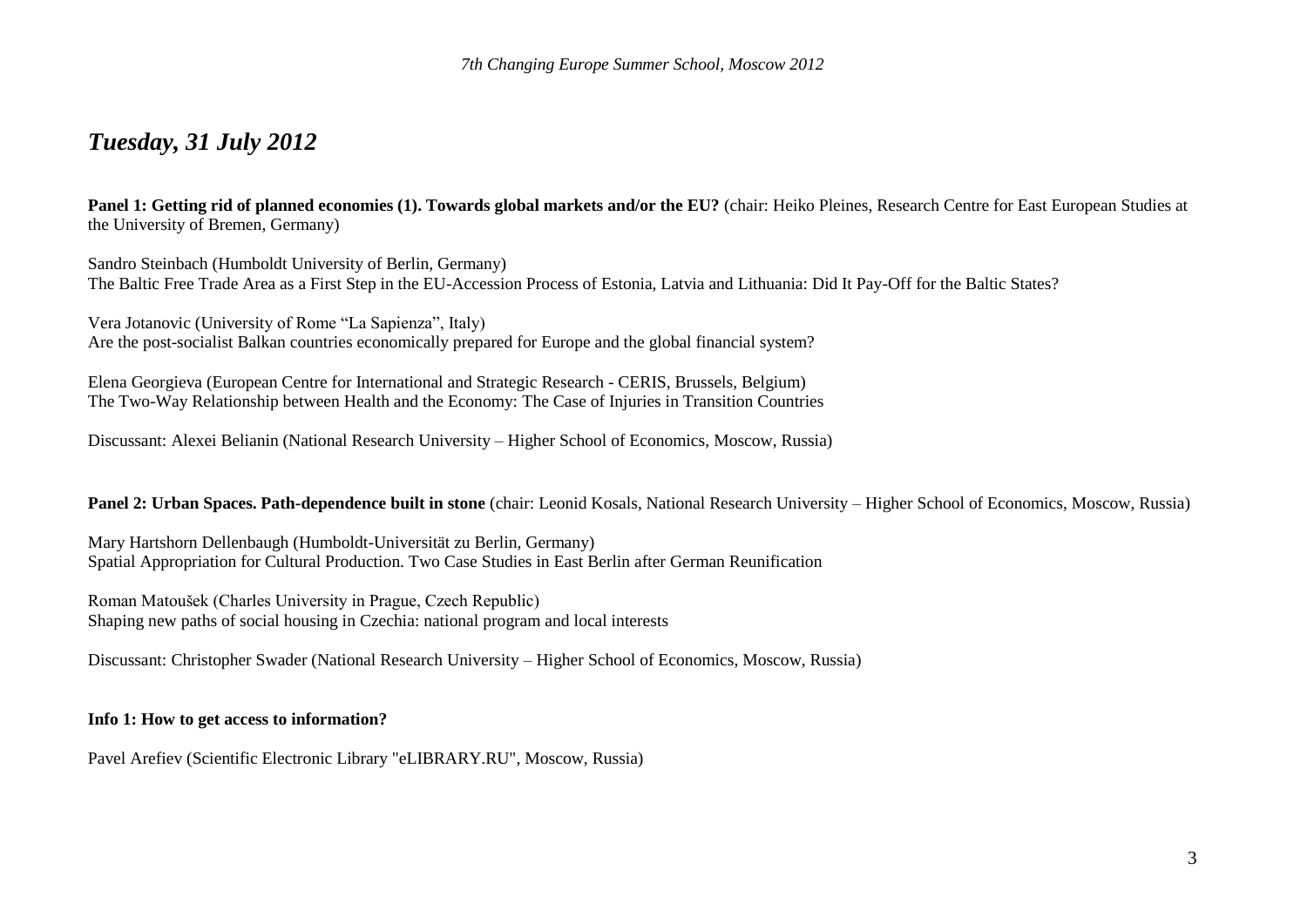**Panel 3: Authoritarian tendencies in the CIS. Post-Soviet path-dependence or universal mechanisms of power struggles (chair: Heiko Pleines, Research** Centre for East European Studies at the University of Bremen, Germany)

Nele Quecke (Ludwig-Maximilians-University Munich, Germany) Change in the functions of autocratic parties: the development of ruling parties in Russia and Kazakhstan

Discussant: Andrey Melville (National Research University – Higher School of Economics, Moscow, Russia)

# *Wednesday, 01 August 2012*

**Panel 4: Moral transformations? Anomie and new values** (chair: Leonid Kosals, National Research University – Higher School of Economics, Moscow, Russia)

Evgeniya Golman (National Research University – Higher School of Economics, Moscow, Russia) Female body practices as an object of sociological research

Natalia Gavrilova (National Academy of Sciences Ukraine) Religious practices as a Result of Ukraine's Post-Socialist Path of development in the Socio-Cultural Sphere: A Case Study of the Orthodox Youth

Štěpánka Busuleanu (European Viadrina University of Frankfurt/Oder, Germany) Profiling today's activists in Russia

Discussant: Christopher Swader (National Research University – Higher School of Economics, Moscow, Russia)

### **Info 2: How to get published?**

### *Part 1: Publishing in academic journals. A short introduction*

Heiko Pleines (Research Centre for East European Studies at the University of Bremen, Germany)

*Part 2: The academic journal "Mir Rossii" (published by the Higher School of Economics)*

Michail Chernysh (deputy chief editor, journal Mir Rossii, Moscow, Russia)

**Guided city tour (afterwards: free time, no common dinner)**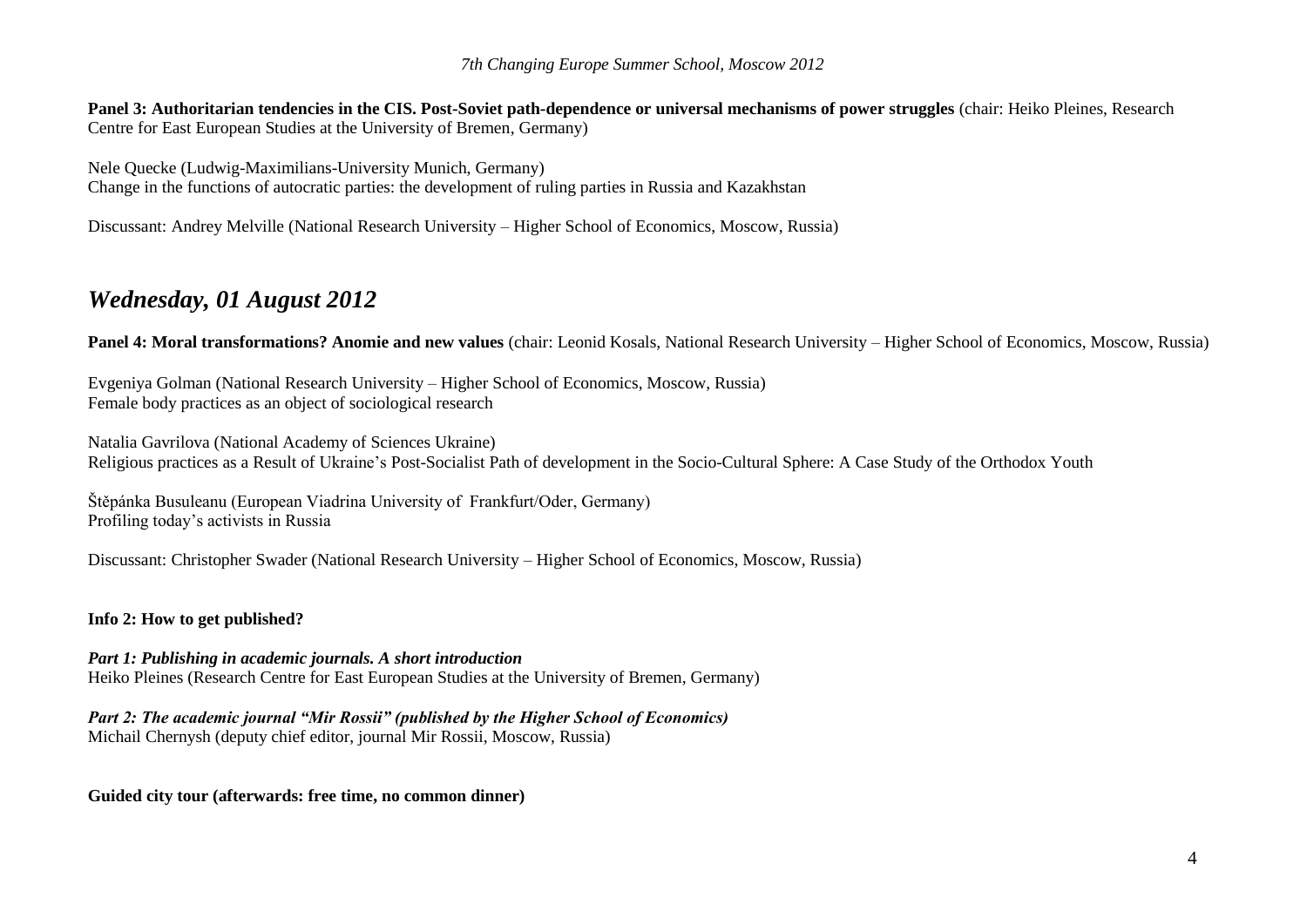## *Thursday, 02 August 2012*

**Panel 5: Getting rid of planned economies (2). Developing market ties** (chair: Boris Kuznetsov, National Research University – Higher School of Economics, Moscow, Russia)

Zoya Kotelnikova (National Research University – Higher School of Economics, Moscow, Russia) Formation of Embedded Ties through Durable Exchanges in Retailer-Supplier Relationships in Russia

Anastasiya Shtaltovna (University of Bonn, Germany) Different forms of path dependency in the transition period. Machine-Tractor park and Agrarian Change in Post-Soviet Uzbekistan

Alexander Rozhkov (National Research University – Higher School of Economics, Moscow, Russia) Building and Developing Customer Relations in the Emerging Russian Market. The Case of Finnish Companies

Margarita Zobnina (National Research University – Higher School of Economics, Moscow, Russia) The Voice of Customers in Europe and BRICS: Analyzing the Difference in the Hospitality Sector

Discussant: Ksenia Gonchar (National Research University – Higher School of Economics, Moscow, Russia)

**Panel 6: Europeanizing the CIS? The impact of the EU's neighbourhood policy** (chair: Lili di Puppo, National Research University – Higher School of Economics, Moscow, Russia)

Vanessa Boas (University of Cologne, Germany and Charles University, Prague, Czech Republic) Normative Power Europe in Central Asia: an inevitable culture clash?

Vasile Rotaru (National School of Political Studies and Public Administration, Bucharest, Romania) The Eastern Partnership - a common neighbourhood, different approaches

Katharina Illiushchenia (Universität Hamburg, Germany) Constructing its Neighbourhood Policy in terms of liberal internationalism. Energy security policy of the European Union towards Ukraine

Discussant: Michail Il'in (National Research University – Higher School of Economics, Moscow, Russia)